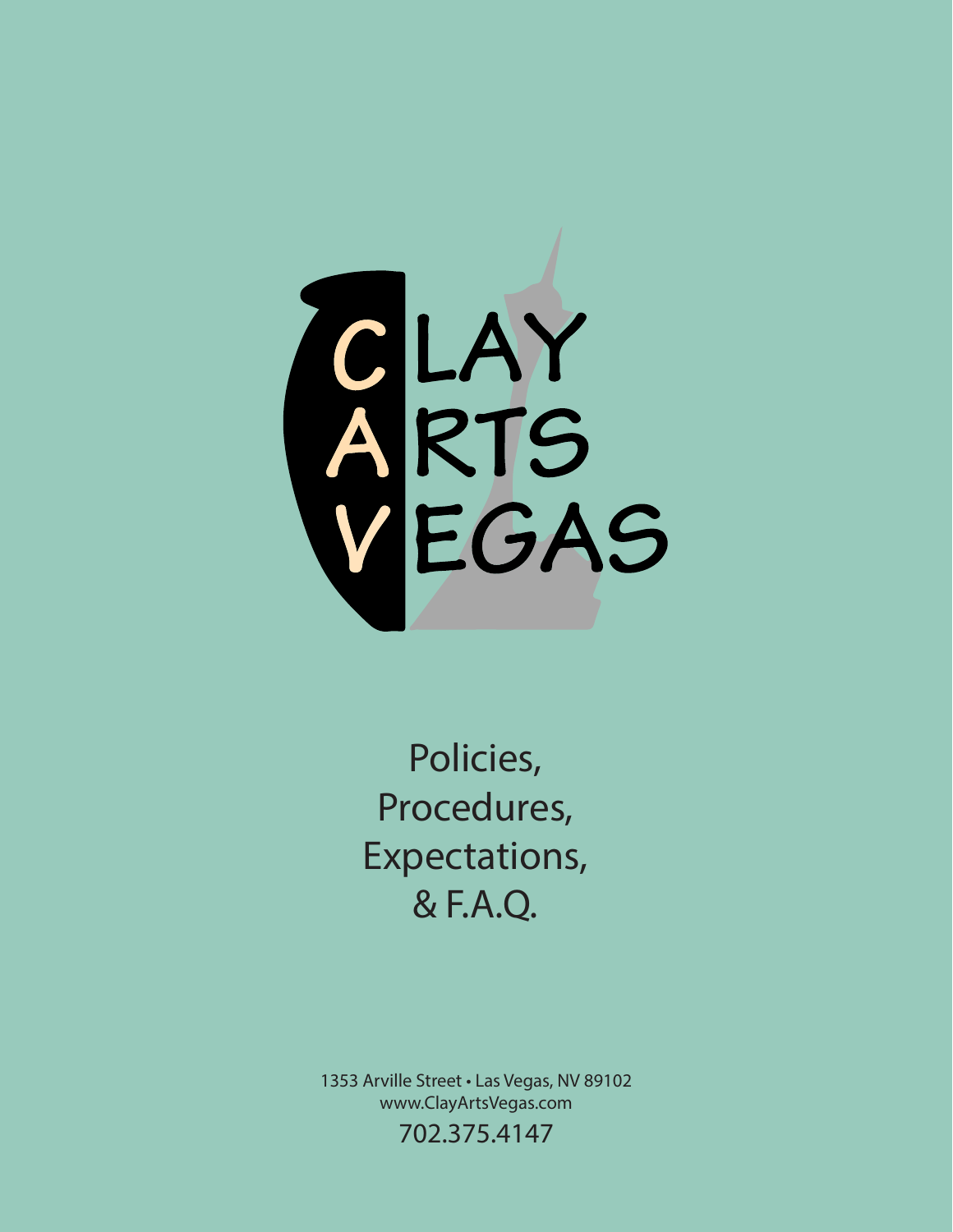



## Clay Arts Vegas

Policies, Procedures, Expectations & F.A.Q.

## **TABLE OF CONTENTS**

Revised july 2021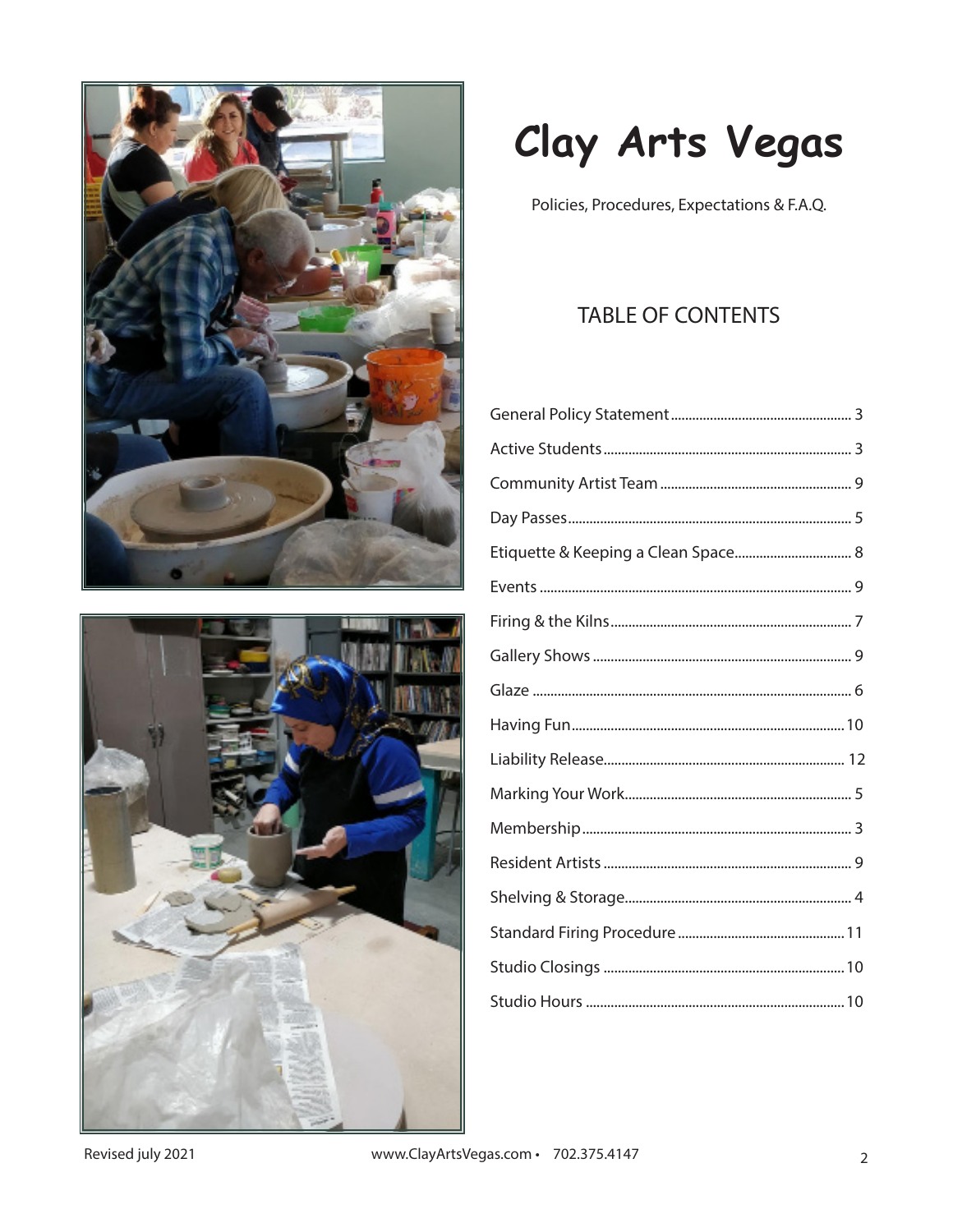

For the health and safety of everyone, it is vital that studio users always follow studio polices. Studio users will lose their studio privileges if their behavior is dangerous or detrimental to the studio or other patrons. Please remember CAV is an adult art studio. Work created at the studio may range from functional pottery to adult, religious, political or ? ...themes. We celebrate the diversity of ideas and the creative process. If you find diverse art offensive CAV may not be the right environment for you. All classes are



Active Students are any user who is currently paid up to be in a class. You must be an active student to use the facility. **You must schedule your time using CLAYARTSVEGAS.COM, each week.**

- Active students get one 3-hour class a week and 1 hours of open studio time. Usage is consecutive weeks from the time of your first usage of the facility. There are no refunds for missed weeks.
- Active students receive limited drying space for work.
- Work made in the studio will receive one bisque and one glaze firing not to exceed firing policy defined below.
- You must pay for work made outside of studio – bisque and glaze firings.
- Selected glazes will be provided for your first glazing class.
- Membership is an additional fee to get additional privileges.
- Membership is for one calendar year.
- Members must be active students to use the

Revised july 2021 **Exercise 2018** www.ClayArtsVegas.com • 702.375.4147



facility.

- Members are welcome to attend all regular classes and open studio times while they are active students.
- Members get larger shelf space.
- Member receive discounts on classes and many workshops.
- Members receive priority for special events and showings.
- Members recieve 2 3 Hour classes per week, and 6 hours of open studio per week.
- Work must be finished and on glaze shelf at the end of your last class session to be included as part of class

Please do not feed the MARCUS

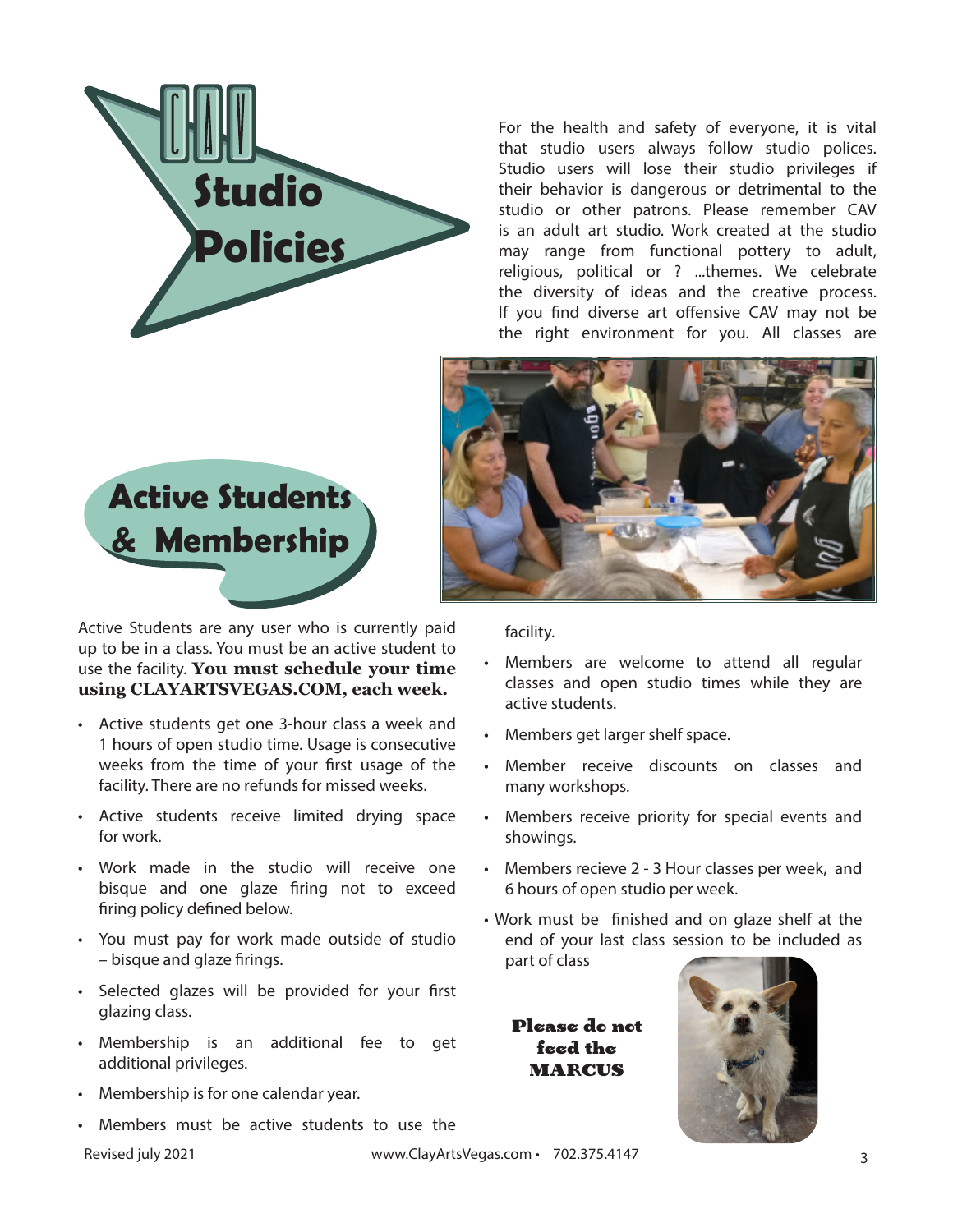

# Shelving & Storage Storage

- Members receive one shelf. All work must fit on that shelf.
- Non members receive a shared shelf.
- Shelves are primarily for drying pieces; they are also to store limited extra clay and tools. You may leave glaze and other items but you get no additional drying space. We encourage you to obtain a tool box or tote for glaze and large tools. CAV can not be responsible for lost or stolen items.
- Shelves may have no more than 50lbs of clay on them in storage. Wet and drying combined.
- Date Night, and Family class users get access to a community shelf.
- Use personal masking tape and a marker to put your name and the date on items left on shelves. Anything unnamed and un-dated will be discarded immediately.
- Additional shelving may be provided for studio sponsored projects.
- Artists who have large pieces can use the oversized shelves in the glaze room. Firing fees must be paid before work is put on these shelves and work

must be marked by front desk. Any work with out prepaid mark will be removed from building

- Top shelving is available only for people who can safely reach work on the shelf. The bottom of the CAV green plate rail is the top of your shelf space. There will be nothing above this height
- You are responsible to keep your classes and membership current. Reminders about expiring classes go out monthly as an e-mail. If you are not receiving the reminders and the CAV news letter check with staff that your email is accurate in our records. Your expiration date is clearly marked on your shelf label.
- Shelving is "rented space". If your class is expired you have 10 days to re-enroll. On the 10th day your shelf will be cleared. All work will be discarded, clay, tools and glazes will go into stock for our outreach programs. Personal items will be discarded.
- Re-enrollment in classes will be dated according to your expiration date if you have been occupying shelf space.
- Lockers are available first come first serve. At a cost of \$20 per 8 week class session. You must have your name on your locker.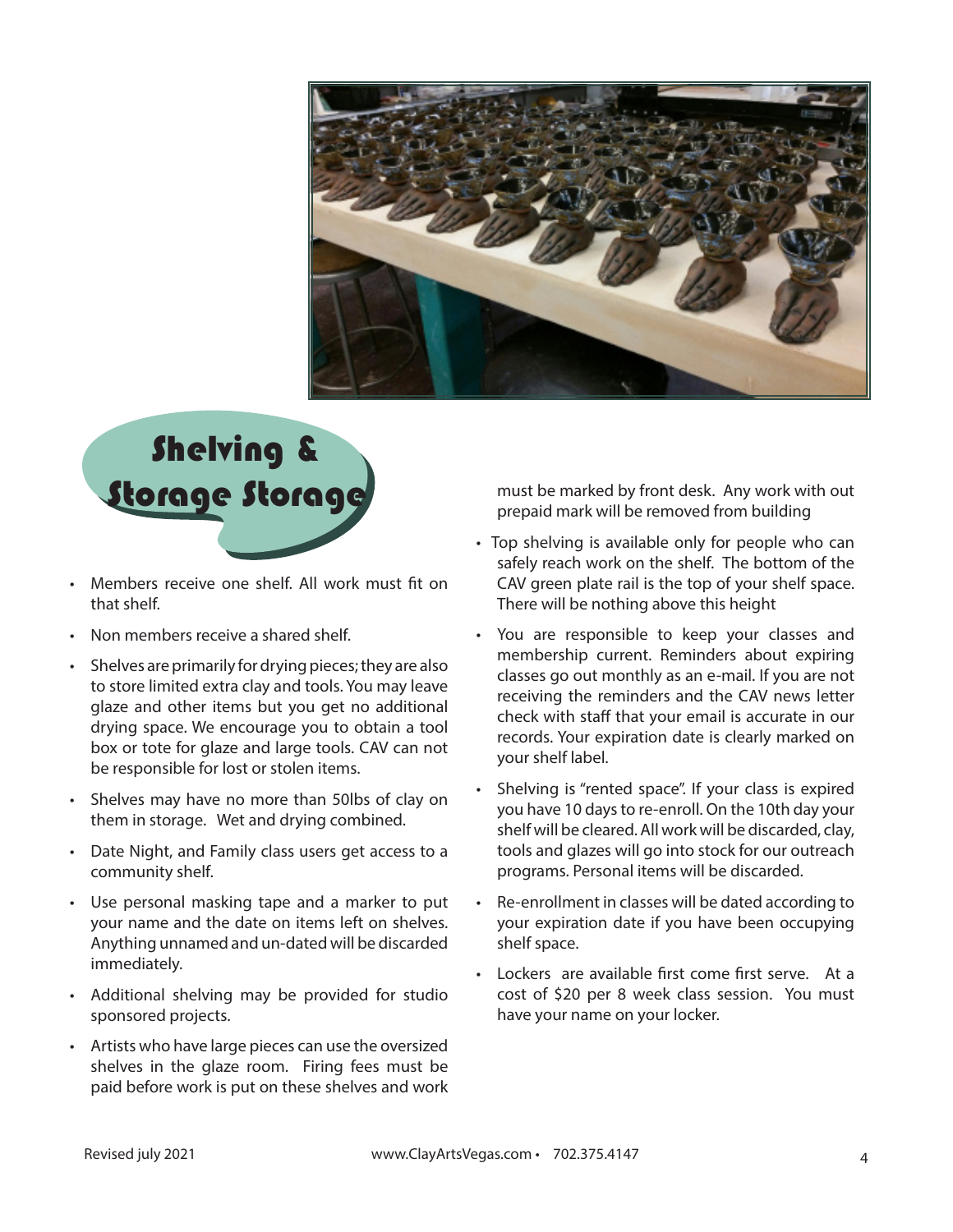

- Passes can not be used for open studio during scheduled classes
- Passes can be used to attend class, this is not however a private class
- Day Passes will receive use of tools. Clay, Firing and glazes are not included
- 10 Day pass users may use studio for up to 3 hours per "day": tools, clay, storage, glaze and firing are not included for this type of studio participant
- There is NO STORAGE for your work; see a CAV staff person for firing suggestions



- You must put some kind of mark or signature, cone temperature of the clay and date of creation (5/2021  $\land$ 5) so that it can be identified and fired by staff. All users must put their mark on a tag next to their name tag on their shelves
- All pieces left on the bisqueware shelf or in the finished pieces shelf for more than 15 days will be discarded
- Please be aware that un-dated/ unlabeled pieces will be discarded
- We ask that you do not use a heat gun or open flame in the studio

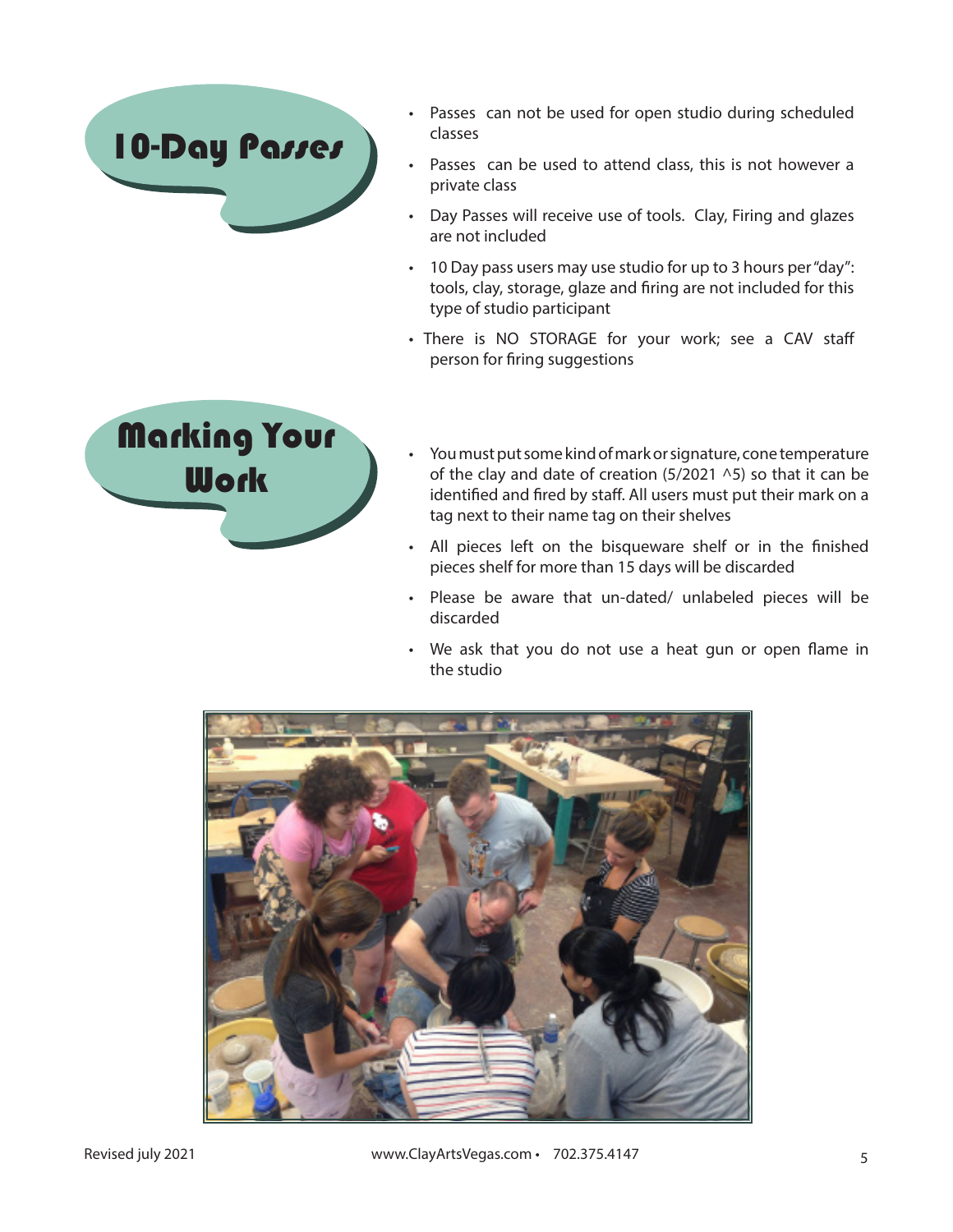



- If you have never glazed before, please ask for assistance during a scheduled class.
- •All work must be bisque fired prior to glaze fire
- Glaze should be approximatly the thickness of a fingernail
- Glaze should be 1/4" from the botton of your wrok.
- Certain glazes have a tendency to run and stick to kiln shelves, therefore the following policies must be followed: You need to leave an unglazed foot on all of your pieces.
- Glaze and Underglaze must be wiped off the bottom of all pieces. Any piece with glaze on the bottom will not be fired. It is your responsibility to clean the pieces before you put them on the shelf.
- Any piece that appears to be over glazed will not be fired.
- If you drip glaze on the floor, bucket or tables, wipe it up.
- All glazing may be done at front tables. You are responsible for cleaning up after yourself.
- Use of wax resist (available in store) is to help

provide a glaze free foot, it does not stop a pot from sticking to shelves. Wax must be 100% dry before entering the glazing area. Put paper down prior to using.

- Under-glaze or glazes not purchased at CAV left on glazing shelf must be left with a note in the piece. If there is no note piece will not be fired.
- Experimental or test glazes must be fired first on a test tile in a glaze catching sacrifice pot. If this is not done you are responsible for any and all damages to shelves or kiln.
- Cone 5 glaze may provided with class as demo only. You cannot remove glaze to take it home. There is glaze available for purchase in the store for home application.
- Any work removed from the building must be stamped by the front disk before removal, to receive firing included with class. If work is not marked regular firing fees will apply. All work removed from the building must be left with the front desk to put of firing shelves
- Work must be on finished and on glaze shelf at the end of your last class session to be included as part of class
- Damage done to kiln shelves or kiln from over glazing is your responsibility. You will be charged for damages.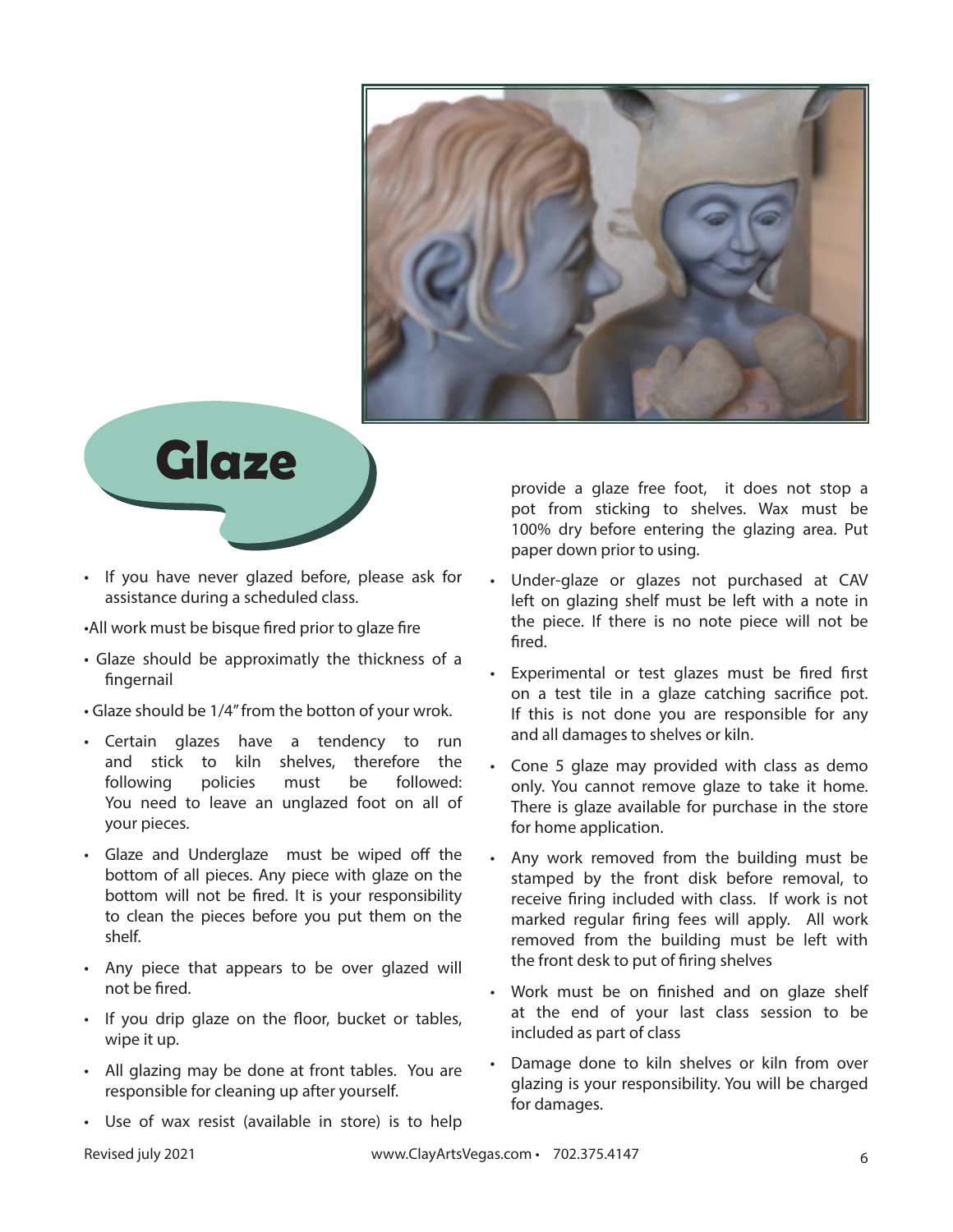

Due to the nature of clay bodies, glazes, kilns, electricity, and human error there are occasionally anomalies in fired pieces. We will try our best to avoid these anomalies; however we cannot guarantee a perfect firing every time. Please be prepared for the possibility of a misfire.

- CAV will only fire work made in the studio using clay purchased at CAV. Firing of outside work/ clay will be charged using standard firing fees.
- CAV provides one bisque and one glaze firing for work made at the studio. Re-firing is only done when paid for using standard firing policy.
- CAV will not fire any broken or cracked work. We understand that each creation is special, but damaged work risks breaking and damaging other student's work.
- Students should not "rearrange" work on the shelves for firing. Please see staff if you have space issues on the shelving.
- Students may fire 1700 cubic inches of bisque and 1700 cubic inches of glaze a month. This is the approximate size of a milk crate. (Note bisque may be stacked but glaze needs to loosely fill that space in single layers with a half of inch of space around it). Members may fire 7000 cubic inches a month (this is the space of your shelving area). If you are making more or larger work than this standard firing fees apply.
- The kilns will be fired on a regular basis. Bisque kilns are fired weekly, glaze fires are done when there is enough work to fill the kiln. We try to fire a cone ten kiln the second week of the month. We fire on a first-come first served basis, and size. Larger pieces may miss a few firings to accommodate the maximum amount of students.
- We will not "bump" other students work for rush firings. Plan on giving yourself at least month to bring any work to completion. Private firing is an option at an additional cost
- Production work is not encouraged at the studio. If you are making large quantities of repeated work you will be asked to pay for firings. Standard fees apply. We define production work as the making of a quantity of repeated or similar work. This includes jewelry and beads even if they take up less than your allotted kiln space.
- We fire to Cone 05 (bisque), Cone 5 (glaze) and Cone 10 (glaze, firing fees apply). We will low fire 05 glaze with bisque firings.
- Experimental materials may only be fired in the kiln with special permission from the staff. This practice is highly discouraged. If permission is granted it must be in writing and include with the piece on the glaze shelf.
- Make sure you put your pieces on the correct firing shelf! The shelves are labeled "Greenware" and "Glaze Fire". If you use a glaze that needs to be fired at a low temperature, it can be fired at Cone 05 (bisque temperature) if you put it on the "Bisque Fire" shelf, and it is clearly labeled. If you place the wrong glaze or clay on a firing shelf you are responsible for all damage to shelving and kiln.
- Special kiln firings (decals, luster, Raku, ^10 Oxidation and Reductiion), crystalline are possible but fees may apply.
- Student work must be finished and placed on shelf by the end of your session. Work brought in after your last class will incur a firing charge.
- See "Standard Firing Procedure" for further details regarding firings. (pg 11)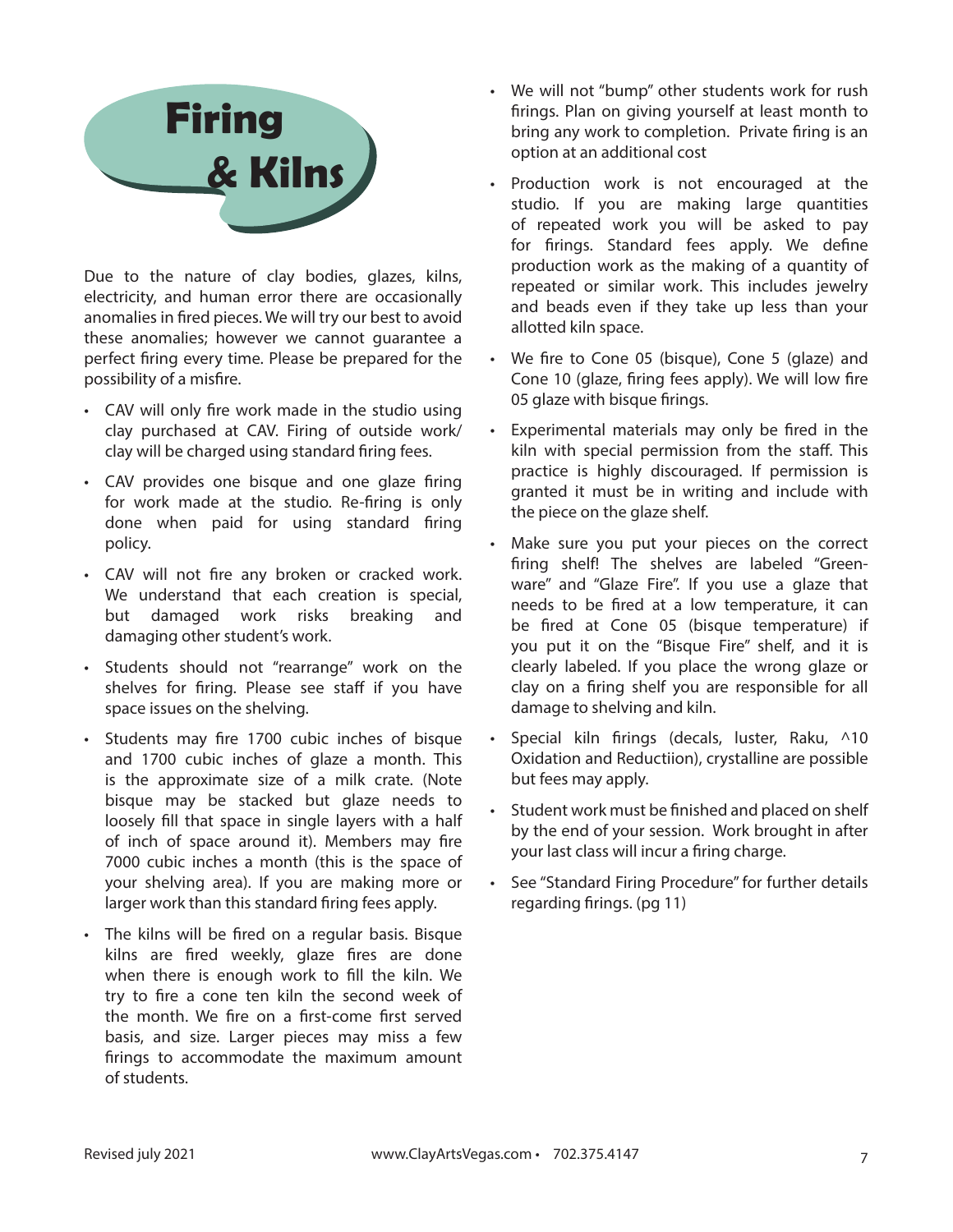

- FaceMasks are required of anyone enterng the building whoo is not vaccanated.
- All of our classes start at a scheduled time. We understand sometimes things happen that may make you late to class. Please realize if you are late for a class that you may miss the demonstration. Instructors will not "re-start" a class project for you. It is disrespectful to the instructor and other students in the class.
- We work hard to keep a safe, clean and friendly environment. As studio users you are responsible to participate in this. Cleaning starts no later than 20 minutes before end of class. You must be cleaned up and ready to leave at end of class.
- The Sink area is for all to use. Keeping it clean and leave it the way you would like to find the area. Scrape excess clay into garbage can, not into the sinks. Fully rinse sponges. Stack cleaned buckets, water containers above the sink, 'like with like' shapes. Do not leave water or slip in buckets on top of the sink.
- Spray booth is for all to use. Clean the space after you are finished. Clean the screens, pitchers, sticks, etc. and replace in the drawers.
- There is no personal work space at CAV. Wheels are all first-come first-serve. We understand you may have your favorite but all are professional grade wheels and well maintained. Think of using a new wheel like taking a test drive. It can be fun.
- Hand-building tables, and slab roller are shared spaces. Do not spread your materials all over the table. Please pull out the project you are working on and only the materials you need. A reasonable shared work space is about 2' square. If you need more space for a large project please talk to staff.
- Wedging tables, slab rollers, and plaster molds are not intended for recycling clay, or

as work spaces, or storage space. Unless staff permission is granted.

- CAV provides a designated board for wedging dark colored clay bodies.
- Never use a metal objects to cut clay on handbuilding tables or wedging tables.
- Tool boxes/bags should be placed under the table, not on chairs or on the table.
- You are responsible for cleaning up your space when you finish. When cleaning use a wet sponge to keep dust down. Also remember the floor around your work space; mops and brooms are in wheel and hand-building areas.
- All clay clean up should be performed in the clay sink. Please do not leave tools in the sink. They can be put away even if they are wet.
- Please wipe down the wedging and handbuilding tables when you are finished.
- Please mop and clean around your wheel after use. All wheels must be turned off and bricks returned to storage.
- Bats and handbuilding tools are for community use. They should not be stored on your shelf.
- Wareboards should only be stored on your shelf when they contain drying pottery. They are not for shelving. please put multiple pieces on the same board. One ware boeard per person.
- Independent Studio time is your work time. Staff and teachers are not available for personal instruction. Instruction is only offered during scheduled classes or by a scheduled private class (\$125 per hour).
- Please be courteous of other studio users. We understand you are excited, but please do not interrupt staff when on the phone or helping another client.
- We ask that you do not talk on cell phones in the building. It is disruptive to other people and classes. Please take calls in the parking area.
- Please turn off the ringer on your cell phone, this is is a place to get away from the outside world.
- CAV is a non- smoking and non-vaping facility.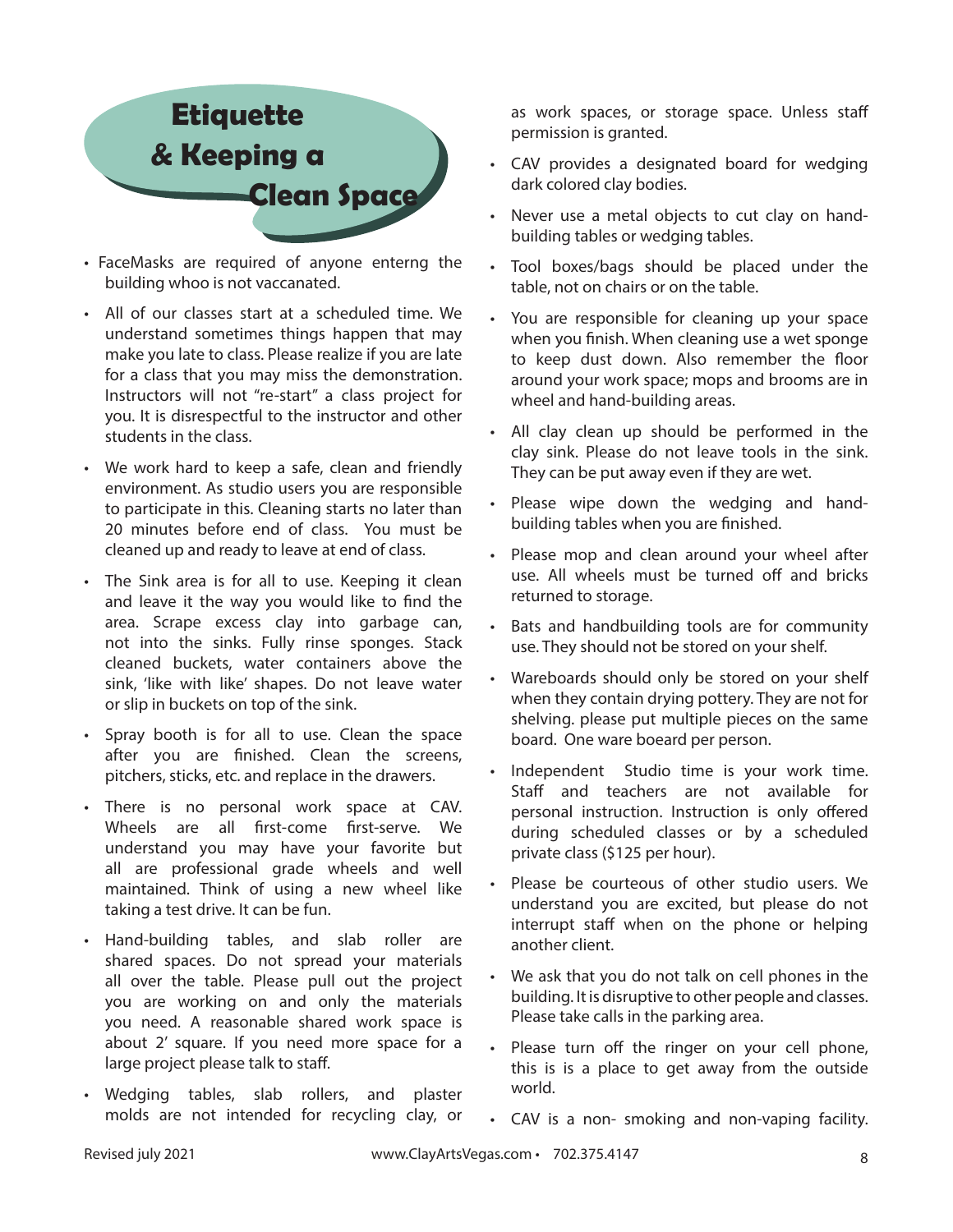

- Most Gallery shows at the studio are juried and open to artists around the world. If you would like to enter shows in our Victor F. Keen Gallery please visit our website www.clayartsvegas. com and follow the procedures as outlined in the prospectus. We encourage you to take part in these events. Studio enrollment does not guarantee acceptance into the show.
- CAV Gallery shows outside the studio are curated by CAV. Shows are invited or open. If the show is open we encourage you to submit work for consideration. Please note that CAV curates these shows and we must choose work based on craft, as well as an artistic vision for the show.
- The studio does many outside events. If you have an interest in being involved please let us know. Additionally, the studio may be closed for special events. Please check our schedule online or ask a staff member if you have any questions.



**Community Artist Team** & Resident Artists

The Community Artist Team helps to run and maintain Clay Arts Vegas.. These folks are volunteers who donate time to the studio to help make everyone have a better experience. They are here because they believe in the studio; please treat them with respect – they need time to make work, just like you.



In 2016 CAV began a resident artist program. Resident artists are our out of town guest. Resident artists will teach classes, work in the gallery and store, as well as participating in special events. Resident artists will have special firing and space usage. Please treat them with respect – the creation of work is their job -just like you they need time to work. Please make these guest feel welcome and take advantage of their special areas of expertise during class time.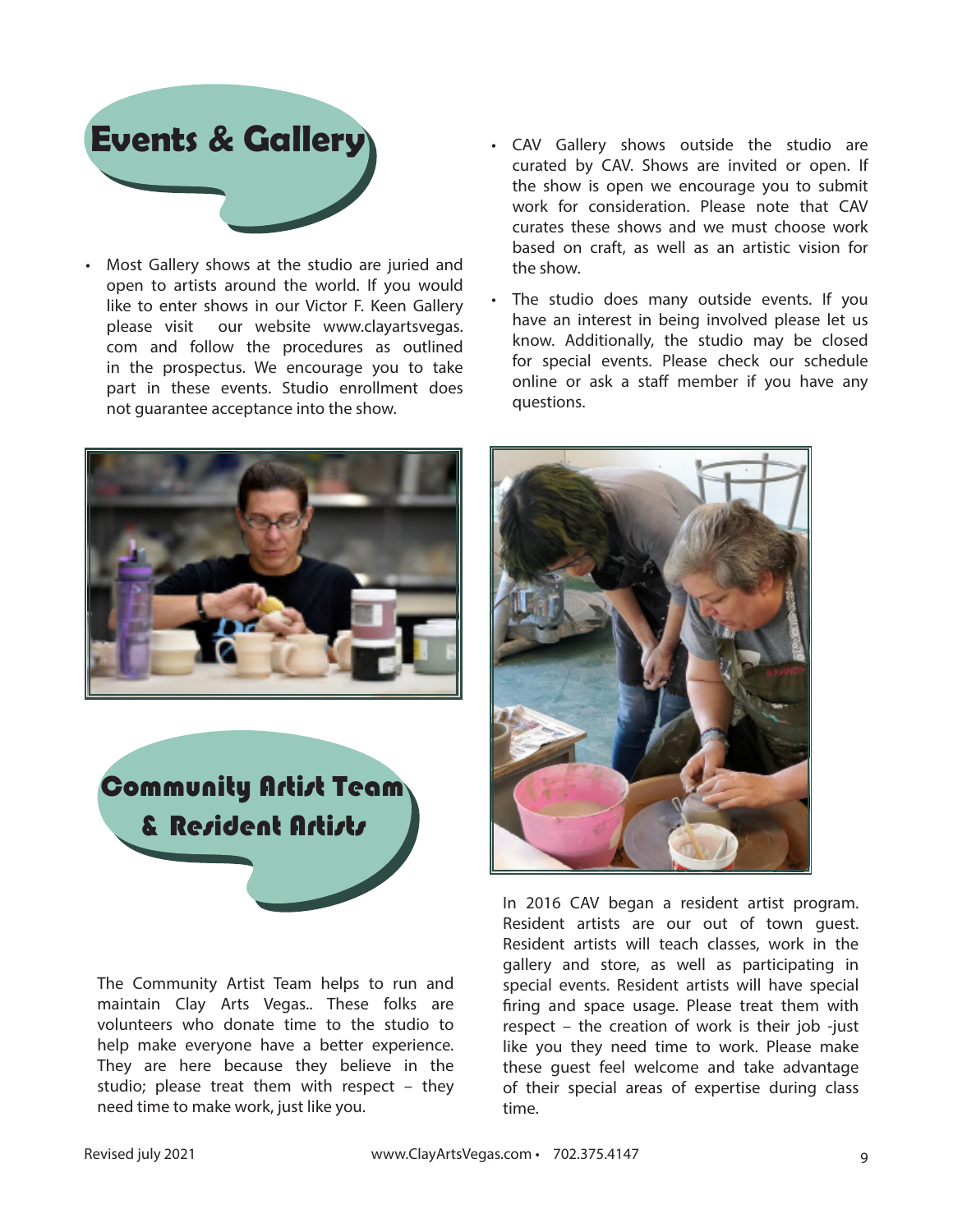## Studio Hours & Closings



- CAV is open 6 days a week. Tuesday - Friday from 9am until 9pm, Saturday 9am to 5pm, and Sundays 11am to 3pm.
- CAV reserves the right to close for holidays. Holiday closings will be posted at the studio, on social media, and listed in the newsletter
- CAV will be closed:

During scheduled Workshops (Saturday classes may be rescheduled)

If the studio has been rented for a group event (this is only during independent studio times)

In the event of necessary maintenance

- Class times are intended for classes. If you are not taking the instructor's class you will be asked to yield wheels, glazing or handbuilding space if it is needed for the class.
- We will post signs around the studio one week prior to scheduled room reservations (not regularly scheduled classes).
- The Clay Store and Supply from 9am till 7pm. Please make purchases prior to class.



We strive to provide the best artistic experience, but we also understand that part of coming to a studio is about having fun and community. To be able to provide you with the best experience

we need everyone to follow studio policy. If there is something you think would make your experience better, please let us know.

Thank you, Clay Arts Vegas



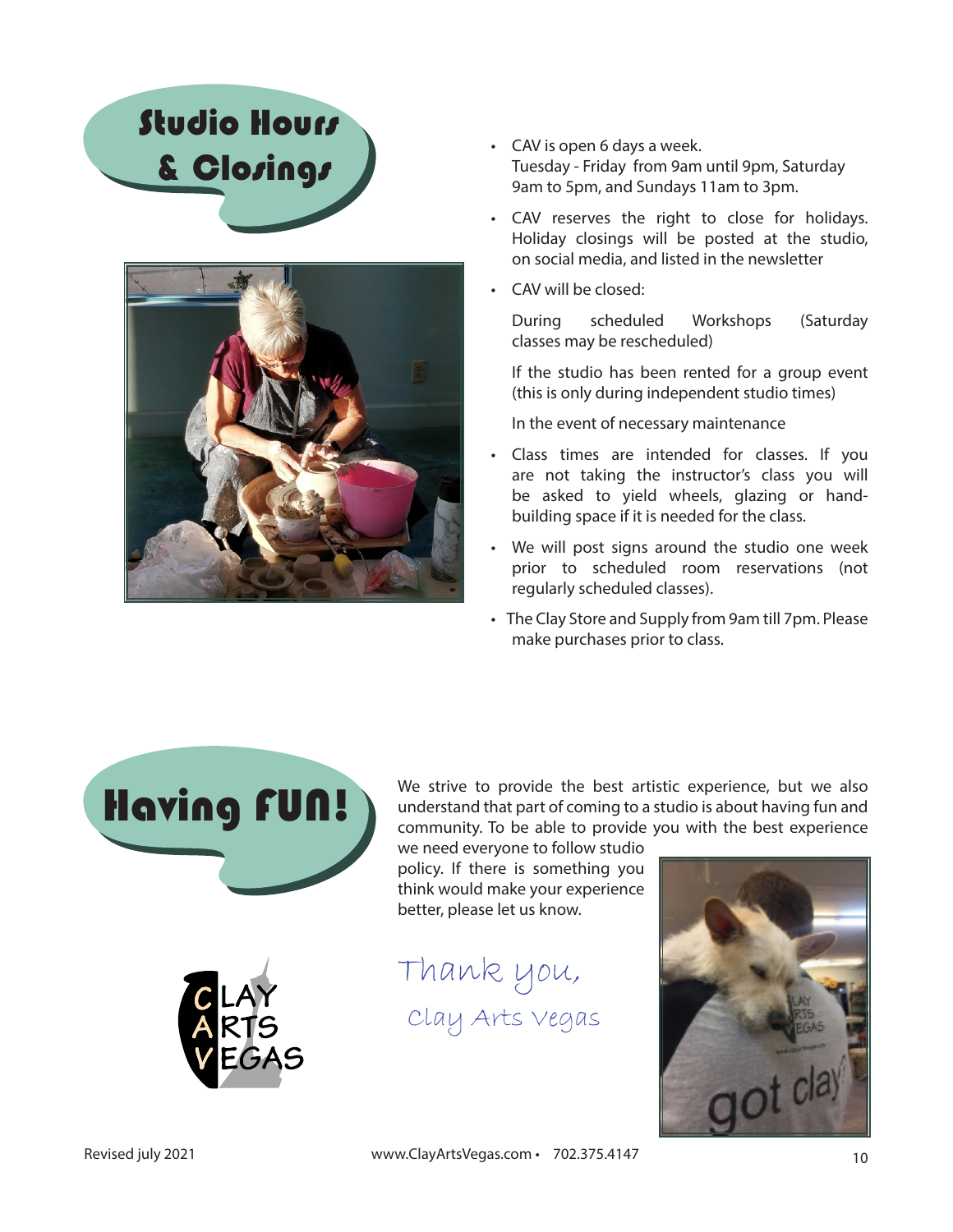

Our highly-experienced clay professionals will fire your low- or mid-fire clay pieces in our studio at CLAY ARTS VEGAS. Turnaround time is approximately 14 days. Drop off Tuesday through Saturday, 9am - 4pm. Payment is required in advance. Make an appointment for faster service.

#### The Rules

- To protect our equipment and other customers' work, we have a few basic rules when it comes to our firing services.
- 1. You must know what clay and glaze you used on your work. We will not fire unknown clay or glazes.
- 2. No paper clay or paper armatures! Work must be dry.
- 3. We will NOT use our kilns to dry your damp work.
- 4. All work must come to us boxed. No loose pieces.
- 5. We do not fire glass or precious metal clay.

#### How to Pack Your Work

Greenware is fragile, and so is unfired glaze! To ensure your pieces survive the car ride and the trip to the kiln, make sure to pack each piece carefully. Wrap each individual piece in old newspaper, towels, or bubble wrap to keep them from getting damaged. Clay Arts Vegas is not responsible for any damage that occurs due to insufficient packing. All items must be brought to us in a labeled box (or multiple boxes). All containers and packing materials will be returned to you along with your fired work. If you are bringing low- and mid-fire work, pack each in separate boxes.

### **Penalties**

Though rare, any damages to our kiln or kiln furniture directly attributed to your work will result in replacement or repair charges at your expense. This includes but is not limited to: glazes running onto the shelf, unknown or misidentified clay melting to furniture, and armatures burning off or fusing to the shelf (if wire).

### Pricing

Pricing is calculated by the amount of space your work takes up in the kiln, and is estimated when we load your pieces. When your work is fired, we will call you to let you know how much the firing cost and collect payment. However, we can usually give you an estimate when you drop off your work, just by taking a look at what you've brought. Remember this price is per firing work must we able to have space around it, it is not how tightly you can pack pieces. Here are the pricing tiers:

Pricing for all cone 04 and Cone 5 oxidation firing

- \$6.00 A single small piece such as a coffee mug or cereal bowl or a few small pieces that fit on to a 6"x6" firing tray that you provide
- \$12.00 A sigle piece that can fit into a 12" x 12"x 12" cube.
- \$40.00- Flat rate for about 30 coffee cups. This is space about 20"x20"x10"high
- \$80.00 Flat rate for about 60 coffee cups 20"x20"x20"
- \$35.00 Full shelf in one of our big round kilns. As many pieces as we can fit into a 26" diameter x 8" tall spa

\$2.00 surcharge per piece for gas reduction firing, Half and full kiln prices based on amount of work and fuel costs

Raku and speciality fireings – please see staff



Notice: Prices subject to change without prior notice.